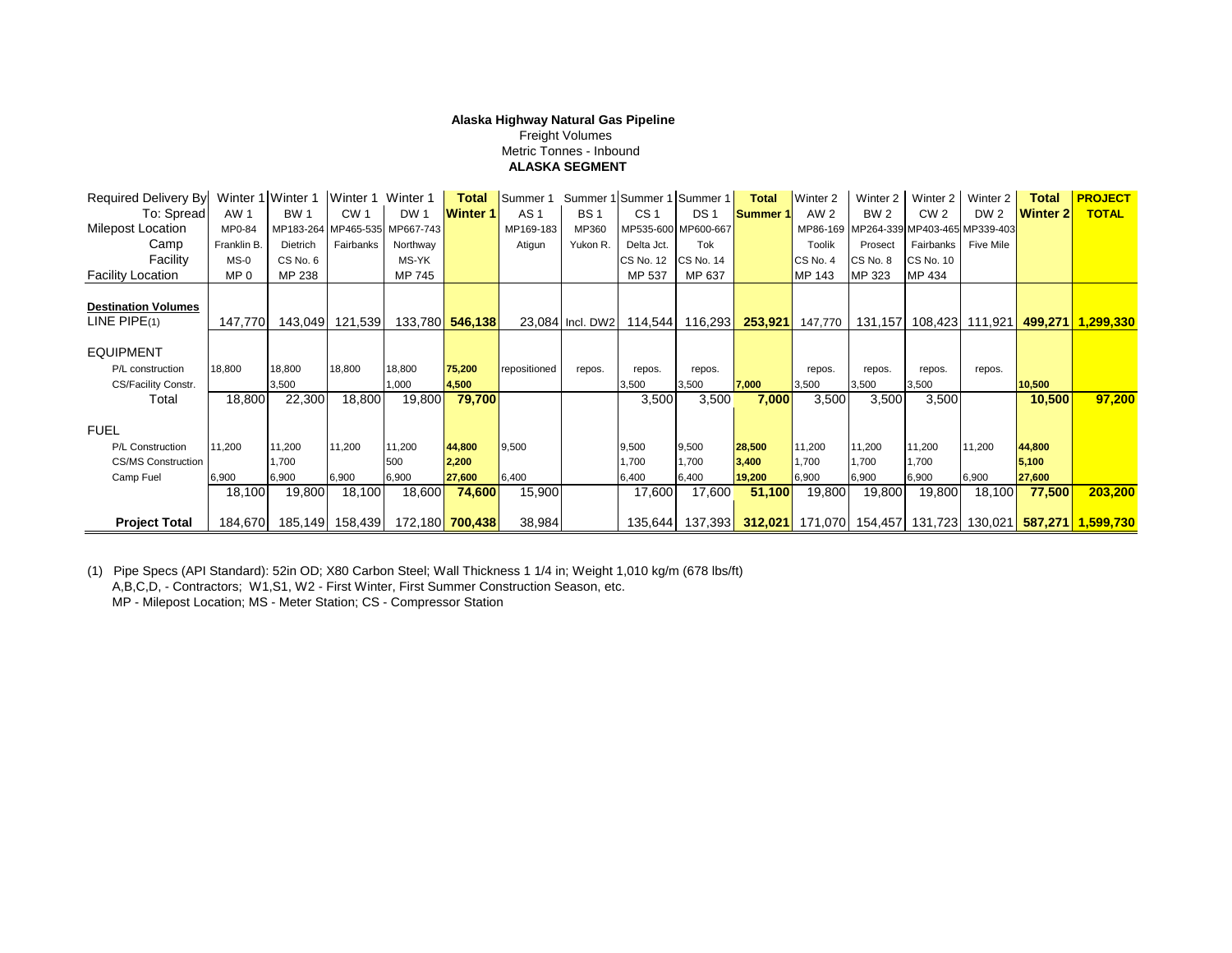## **Alaska Highway Natural Gas Pipeline** Freight Volumes Metric Tonnes - Inbound  **YUKON SEGMENT**

| Required Delivery By:      | Winter 1 | Winter 1   | <b>Total</b>    | Summer 1        | Summer 1   | <b>Total</b> | <b>Winter 2</b> | <b>Summer 2 PROJECT</b> |                   |
|----------------------------|----------|------------|-----------------|-----------------|------------|--------------|-----------------|-------------------------|-------------------|
| To: Spread                 | AW 1     | <b>BW1</b> | <b>Winter 1</b> | AS <sub>1</sub> | <b>BS1</b> | Summer 1     | <b>AW 2</b>     | <b>BS2</b>              | <b>TOTAL</b>      |
| Km. Post Location          | KP0-109  | KP555-687  |                 | KP226-375       | KP375-555  |              | KP109-226       | KP687-832               |                   |
| Camp                       | Koidern  | Morley R.  |                 | Canyon Cr.      | Marsh L.   |              | <b>Burwash</b>  | Rancharia               |                   |
| Facility                   |          | CS No. 3   |                 | &K.Lk. X'ing    | CS No. 2   |              | <b>CS No. 1</b> |                         |                   |
| <b>Facility Location</b>   |          | KP 651     |                 |                 | KP 455     |              | <b>KP 213</b>   |                         |                   |
|                            |          |            |                 |                 |            |              |                 |                         |                   |
| <b>Destination Volumes</b> |          |            |                 |                 |            |              |                 |                         |                   |
| LINE PIPE $(1)$            | 118,772  | 143,113    | 261,885         | 170,888         | 196,359    | 367,247      | 119,098         | 156,805                 | 905,035           |
|                            |          |            |                 |                 |            |              |                 |                         |                   |
| <b>EQUIPMENT</b>           |          |            |                 |                 |            |              |                 |                         |                   |
| Pipeline Constr.           | 18,800   | 18,800     | 37,600          | Repositioned    | Repos.     |              | Repos.          | Repos.                  |                   |
| CS/Facility Constr.        |          | 3,500      | 3,500           |                 | 3,500      | 3,500        | 3,500           |                         |                   |
| Total                      | 18,800   | 22,300     | 41,100          |                 | 3,500      | 3,500        | 3,500           |                         | 48,100            |
|                            |          |            |                 |                 |            |              |                 |                         |                   |
| <b>FUEL</b>                |          |            |                 |                 |            |              |                 |                         |                   |
| P/L Constr.                | 11,200   | 11,200     | 22,400          | 11,500          | 9,500      | 21,000       | 11,200          | 9,500                   |                   |
| CS/MS Constr.              |          | 1,700      | 1,700           |                 | 1,700      | 1,700        | 1,700           |                         |                   |
| Camp Fuel                  | 6,900    | 6,900      | 13,800          | 8,400           | 6,400      | 14,800       | 6,900           | 6,400                   |                   |
| Total                      | 18,100   | 19,800     | 37,900          | 19,900          | 17,600     | 37,500       | 19,800          | 15,900                  | 111,100           |
|                            |          |            |                 |                 |            |              |                 |                         |                   |
| <b>Totals</b>              | 155,672  | 185,213    | 340,885         | 190,788         | 217,459    | 408,247      | 142,398         |                         | 172,705 1,064,235 |

(1) Pipe Specs (API Standard): 52 in. OD; X80 Carbon Steel; Wall Thickness 1 1/4 in; Weight 1,010 kg/m (678 lbs/ft) Kluane Lake crossing volumes included in Spread AS1 A,B - Contractors; W1, S2 - First Winter, Second Summer Construction Season, etc. KP - Kilometre Post Location; CS - Compressor Station